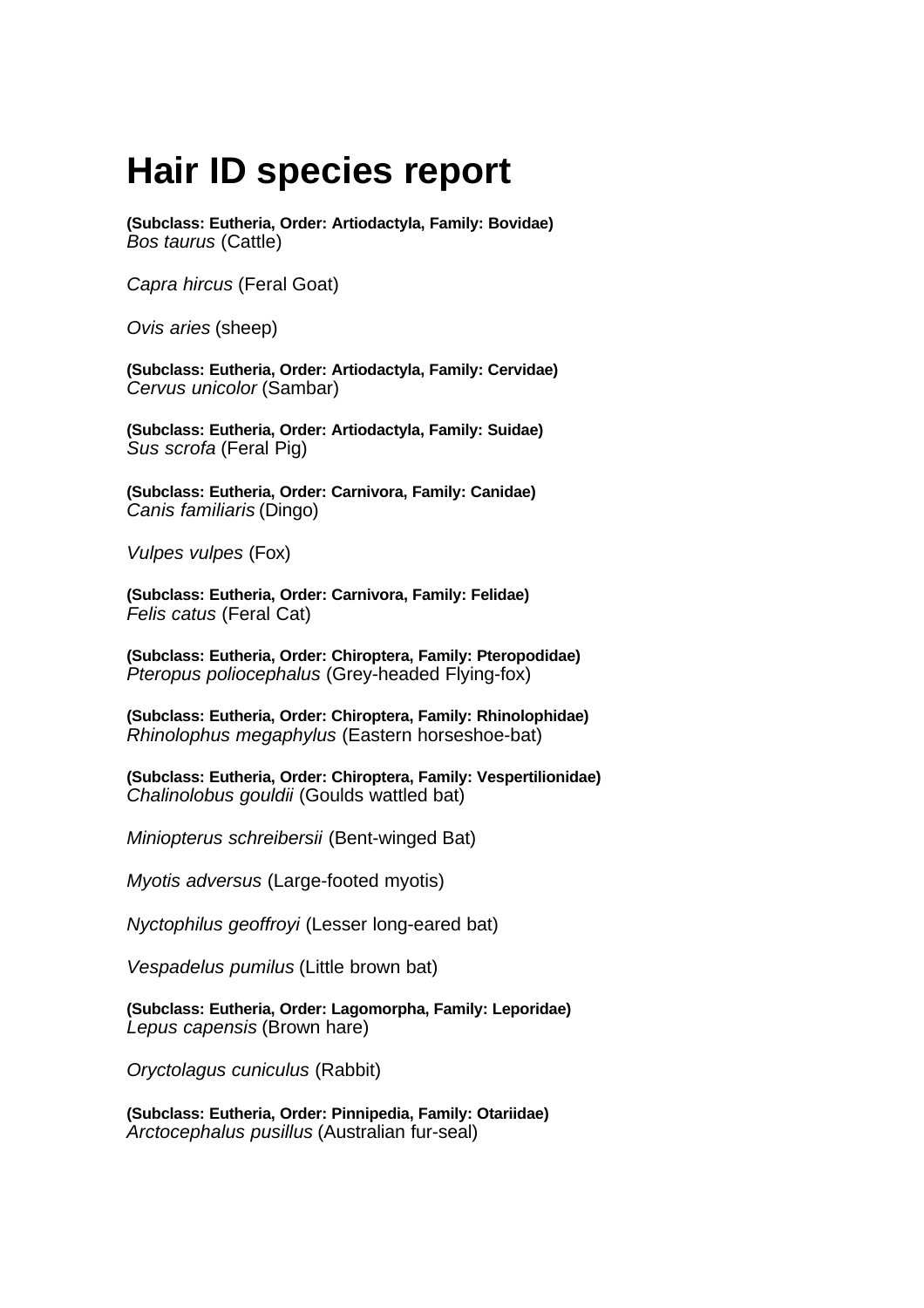*Neophoca cinerea* (Australian Sea-lion)

**(Subclass: Eutheria, Order: Primates, Family: Hominidae)** *Homo sapiens* (man)

**(Subclass: Eutheria, Order: Rodentia, Family: Muridae)** *Hydromys chrysogaster* (Water-rat)

*Mastacomys fuscus* (Broad-toothed Rat)

*Melomys burtoni* (Grassland Melomys)

*Melomys cervinipes* (Fawn-footed Melomys)

*Mesembriomys gouldii* (Black-footed Tree-Rat)

*Mus musculus* (House Mouse)

*Notomys alexis* (Spinifex Hopping-mouse)

*Notomys mitchelli* (Mitchell's Hopping-mouse)

*Pogonomys mollipilosus* (Prehensile-tailed Rat)

*Pseudomys delicatulus* (Delicate Mouse)

*Pseudomys desertor* (Desert Mouse)

*Pseudomys fumeus* (Smoky Mouse)

*Pseudomys gracilicaudatus* (Eastern Chestnut Mouse)

*Pseudomys hermannsburgensis* (Sandy Inland Mouse)

*Pseudomys novaehollandiae* (New Holland Mouse)

*Pseudomys shortridgei* (Heath Rat)

*Rattus fuscipes* (Bush Rat)

*Rattus leucopus* (Cape York Rat)

*Rattus lutreolus* (Swamp Rat)

*Rattus norvegicus* (Brown Rat)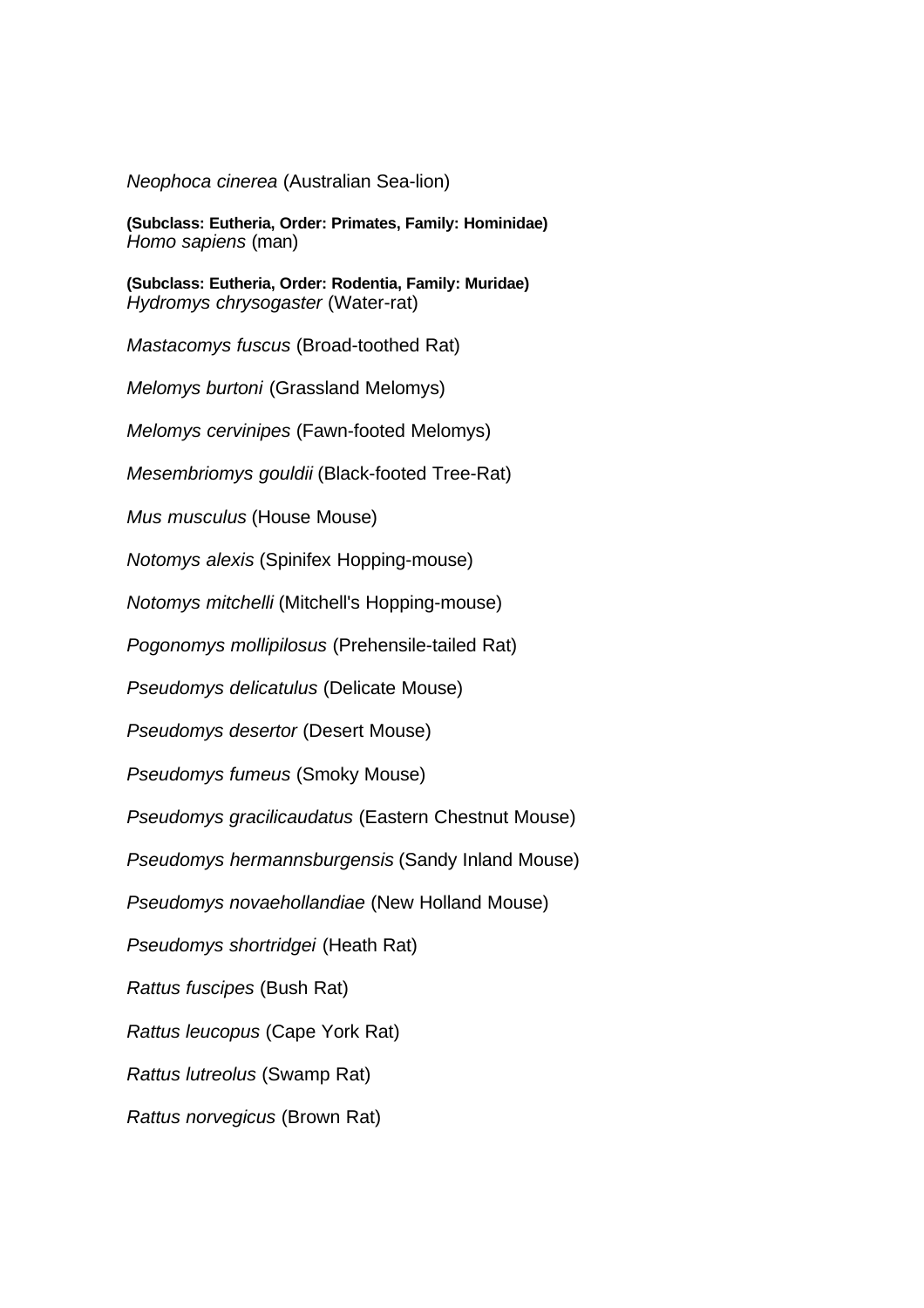*Rattus rattus* (Black Rat)

*Rattus sordidus* (Canefeild Rat)

*Rattus tunneyi* (Pale Field-rat)

*Rattus villosissimus* (Long-haired Rat)

*Uromys caudimaculatus* (White-tailed Rat)

*Zyzomys argurus* (Common Rock-rat)

**(Subclass: Marsupialia, Order: Diprotodonta, Family: Burramyidae)** *Acrobates pygmaeus* (Feathertail Glider)

*Burramys parvus* (Mountain Pygmy-possum)

*Cercartetus caudatus* (Long-tailed Pygmy-possum)

*Cercartetus nanus* (Eastern Pygmy-possum)

**(Subclass: Marsupialia, Order: Diprotodonta, Family: Macropodidae)** *Dendrolagus bennettianus* (Bennett's Tree-kangaroo)

*Dendrolagus lumholtzi* (Lumholtz' Tree-kangaroo)

*Lagorchestes conspicillatus* (Spectacled Hare-wallaby)

*Macropus agilis* (Agile Wallaby)

*Macropus dorsalis* (Black-striped Wallaby)

*Macropus fuliginosus* (Western Grey Kangaroo)

*Macropus giganteus* (Eastern Grey Kangaroo)

*Macropus parma* (Parma Wallaby)

*Macropus robustus* (Common Wallaroo)

*Macropus rufogriseus* (Red-necked Wallaby)

*Macropus rufus* (Red Kangaroo)

*Petrogale penicillata* (Brush-tailed Rock-wallaby)

*Thylogale billardierii* (Tasmanian Pademelon)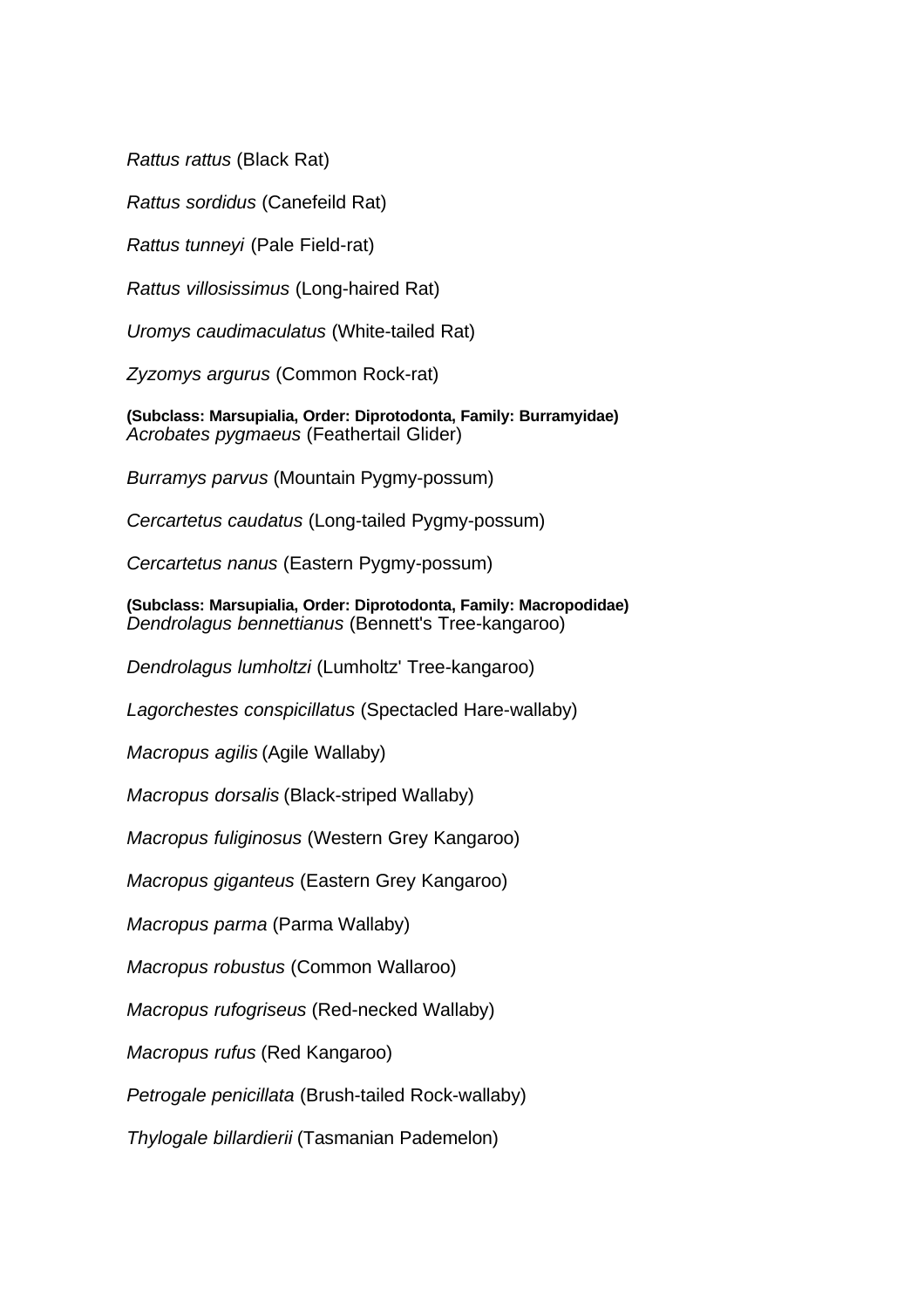*Thylogale stigmatica* (Red-legged Pademelon)

*Thylogale thetis* (Red-necked Pademelon)

*Wallabia bicolor* (Swamp Wallaby)

**(Subclass: Marsupialia, Order: Diprotodonta, Family: Petauridae)** *Dactylopsila trivirgata* (Striped Possum)

*Gymnobelideus leadbeateri* (Leadbeater's Possum)

*Hemibelideus lemuroides* (Lemuroid Ringtail Possum)

*Petauroides volans* (Greater Glider)

*Petaurus australis* (Yellow-bellied Glider)

*Petaurus breviceps* (Sugar Glider)

*Petaurus gracilis* (Mahogany Glider)

*Petaurus norfolcensis* (Squirrel Glider)

*Pseudocheirus archeri* (Green Ringtail Possum)

*Pseudocheirus cinereus* (Daintree River Ringtail-Possum)

*Pseudocheirus herbertensis* (Herbert River Ringtail Possum)

*Pseudocheirus peregrinus* (Common Ringtail Possum)

**(Subclass: Marsupialia, Order: Diprotodonta, Family: Phalangeridae)** *Trichosurus caninus* (Mountain Brushtail Possum)

*Trichosurus vulpecula* (Common Brushtail Possum)

**(Subclass: Marsupialia, Order: Diprotodonta, Family: Phascolarctidae)** *Phascolarctos cinereus* (Koala)

**(Subclass: Marsupialia, Order: Diprotodonta, Family: Potoroidae)** *Aepyprymnus rufescens* (Rufous Bettong)

*Bettongia tropica* (Northern Bettong)

*Hypsiprymnodon moschatus* (Musky Rat-kangaroo)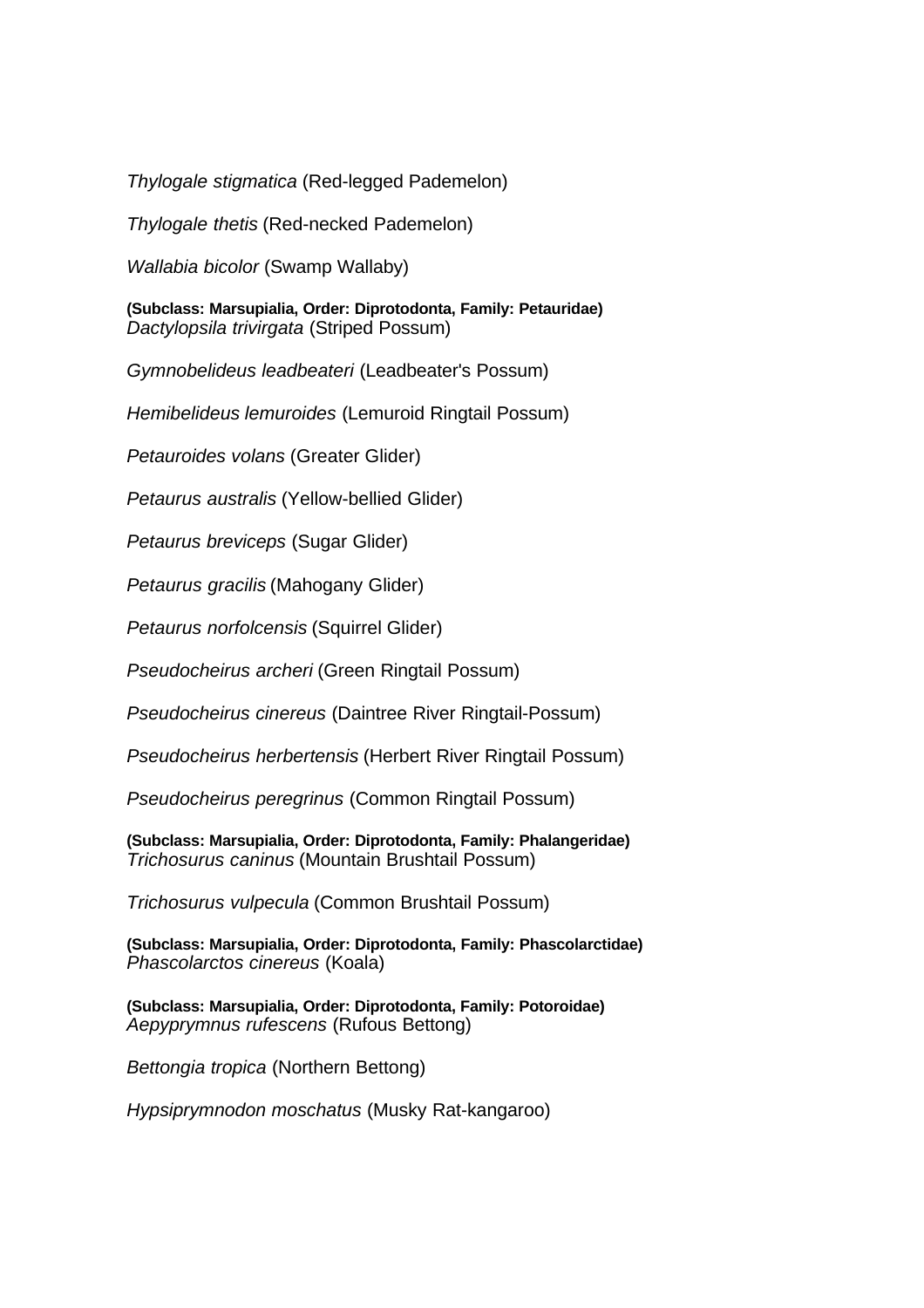*Potorous longipes* (Long-footed Potoroo)

*Potorous tridactylus* (Long-nosed Potoroo)

**(Subclass: Marsupialia, Order: Diprotodonta, Family: Vombatidae)** *Lasiorhinus latifrons* (Southern Hairy-nosed Wombat)

*Vombatus ursinus* (Common Wombat)

**(Subclass: Marsupialia, Order: Polyprotodonta, Family: Dasyuridae)** *Antechinus agilis* (Brown marsupial mouse)

*Antechinus flavipes* (Yellow-footed Antechinus)

*Antechinus minimus* (Swamp Antechinus)

*Antechinus stuartii* (Brown Antechinus)

*Antechinus swainsonii* (Dusky Antechinus)

*Dasyurus hallucatus* (Northern Quoll)

*Dasyurus maculatus* (Spotted-tailed Quoll)

*Ningaui yvonnae* (Mallee Ningaui)

*Phascogale tapoatafa* (Brush-tailed Phascogale)

*Planigale maculata* (Common Planigale)

*Sarcophilus harrisii* (Tasmanian Devil)

*Sminthopsis crassicaudata* (Fat-tailed Dunnart)

*Sminthopsis leucopus* (White-footed Dunnart)

*Sminthopsis macroura* (Stripe-faced Dunnart)

*Sminthopsis murina* (Common Dunnart)

**(Subclass: Marsupialia, Order: Polyprotodonta, Family: Peramelidae)** *Isoodon macrourus* (Northern Brown Bandicoot)

*Isoodon obesulus* (Southern Brown Bandicoot)

*Perameles gunnii* (Eastern Barred Bandicoot)